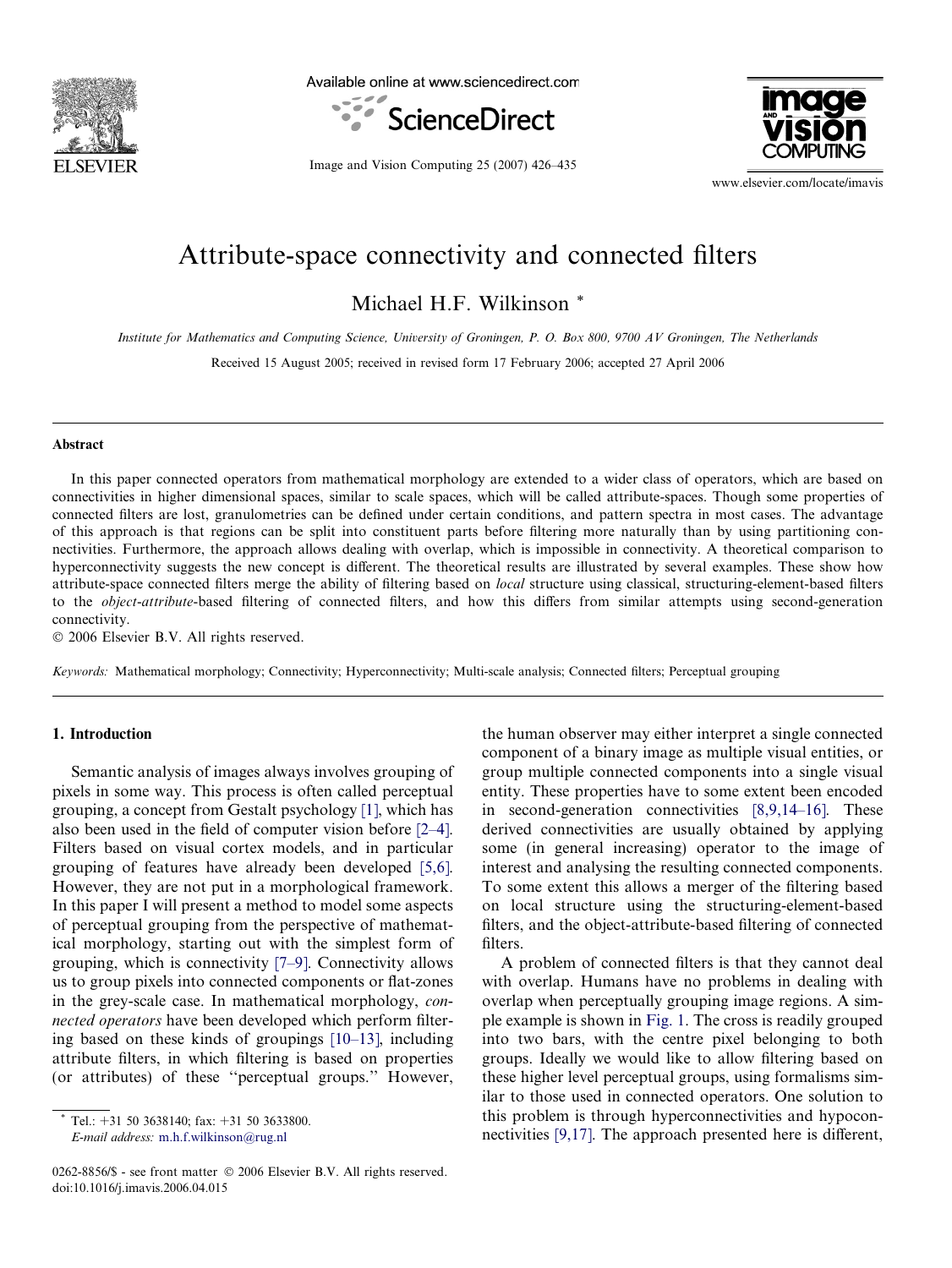<span id="page-1-0"></span>

Fig. 1. Overlap in perceptual grouping: the cross (left) is perceived as two bars, one horizontal (middle) one vertical (right). The centre pixel belongs to both perceptual groups.

in that it restates the connectivity relationships in an image in terms of connectivity in higher dimensional spaces, which I will call *attribute spaces*.

In this paper I will also demonstrate a problem with partitioning connectivities when used for second-generation connected attribute filters, due to the large numbers of singletons they produce in the image. This over-partitioning effect is shown in Fig. 2. It will be shown that these attribute filters reduce to performing, e.g., an opening with ball B followed by an application of the attribute filter using the normal (four or eight) connectivity. The attribute-space approach presented here does not suffer from this, as can be seen in Fig. 2, and this leads to a more natural partitioning of the connected component into two squares and a single bridge. A similar effect is also shown in a 3D example in [Fig. 9.](#page-6-0)

This paper is organized as follows. First, connected filters are described formally in Section 2, followed by second-generation connectivities in Section [3.](#page-2-0) Problems with attribute filters using partitioning connectivities are dealt with in detail in this section. Hyperconnectivities [\[9\]](#page-9-0) are treated in Section [4](#page-3-0). After this, attribute spaces are presented in Section [5](#page-4-0). After some theoretical preliminaries, three examples of attribute-space connectivities are given: two based on the local width of the objects in Section [5.1](#page-5-0) and one based on orientation in Section [5.2.](#page-7-0) In this latter section it is shown that attribute-space connectivities are not hyperconnectivities. Finally, in Section [6](#page-8-0) a discussion of the results is given.

# 2. Connectivity and connected filters

As is common in mathematical morphology binary images  $X$  are subsets of some universal set  $E$  (usually  $E\mathbb{Z}^n$ ). Let  $\mathcal{P}(E)$  be the set of all subsets of E. Connectivity in  $E$  can be defined using *connectivity classes* [\[8,9\].](#page-9-0)

**Definition 1.** A connectivity class  $\mathscr{C} \subseteq \mathscr{P}(E)$  is a set of sets with the following three properties:

- $(1)$   $\emptyset \in \mathscr{C}$
- $(2) \{x\} \in \mathscr{C}$
- (3) for each family  $\{C_i\} \subset \mathscr{C}, \cap C_i \neq \emptyset$  implies  $\cup C_i \in \mathscr{C}$ .

This means that both the empty set and singleton sets are connected, and any union of connected sets which have a nonempty intersection is connected.

Any image  $X$  is composed of a number of connected components or *grains*  $C_i \in \mathscr{C}$ , with *i* from some index set I. For each  $C_i$  there is no set  $C \supset C_i$  such that  $C \subseteq X$  and  $C \in \mathscr{C}$ . If a set C is a grain of X we denote this as  $C \ll X$ .

An equivalent way to view connectivity is through connected openings, sometimes referred to as connectivity openings [\[8,16\].](#page-9-0)

**Definition 2.** The binary connected opening  $\Gamma_x$  of X at point  $x \in E$  is given by

$$
\Gamma_x(X) = \begin{cases} C_i : x \in C_i \land C_i \ll X & \text{if } x \in X \\ \emptyset & \text{otherwise.} \end{cases}
$$
 (1)



Fig. 2. Attribute-space compared to regular attribute filtering: (a) original image X; (b) the connected components of X according to  $\mathcal{C}^{\psi}$ , with  $\psi$  an opening by a 3  $\times$  3 structuring element (see Section [3\)](#page-2-0); (c) partitioning of X by attribute space method of Section [5.1](#page-5-0); (d) regular attribute thinning  $\Psi$ ;  $\iota^r(X)$ with  $T(C) = (I(C)/A^2(C) \le 0.5)$ ; (e) attribute-space connected attribute thinning  $\Psi_A^T(X)$  with the same T. T is designed to remove elongated structures. Note that only the attribute-space method removes the elongated bridge.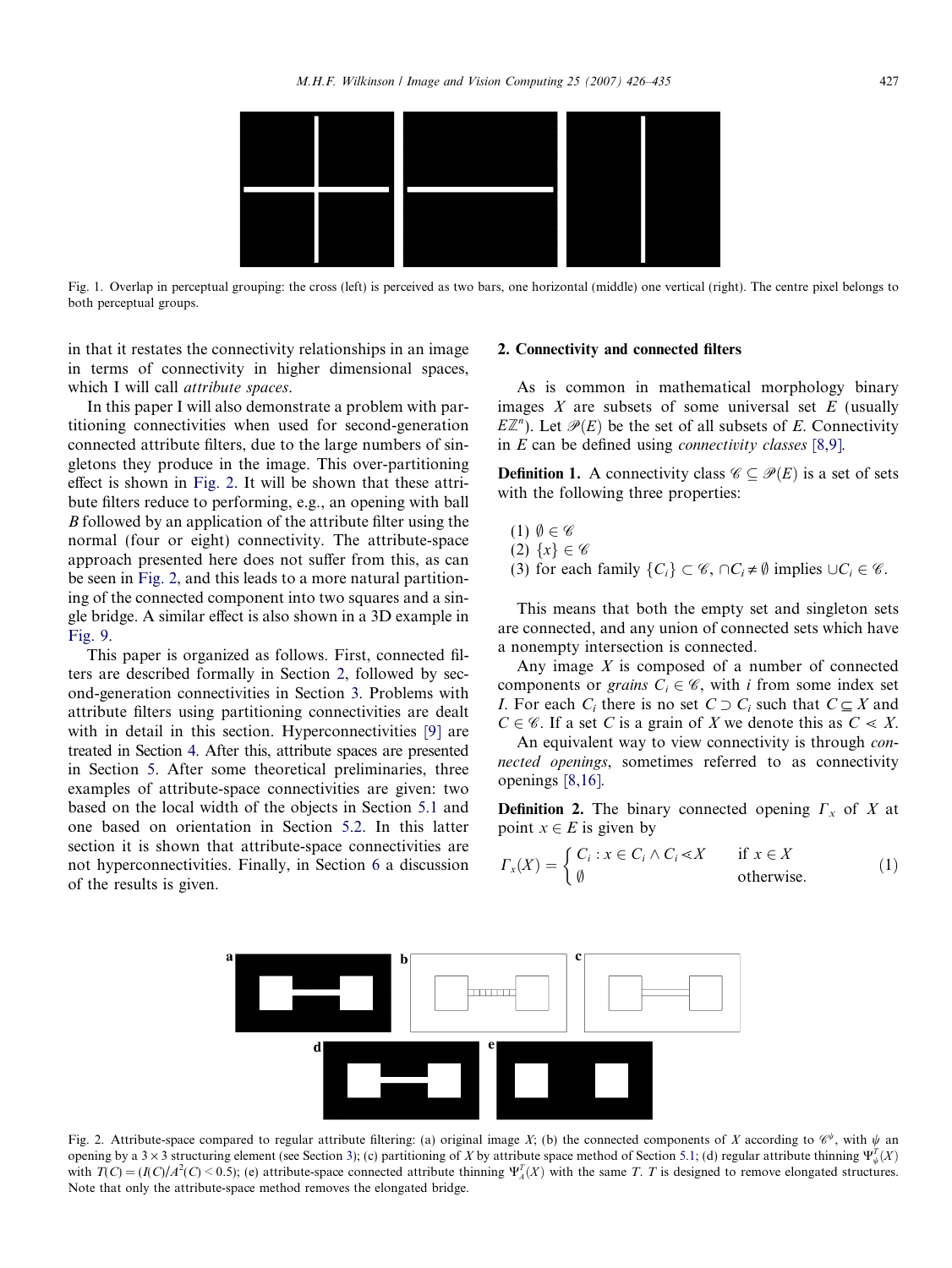<span id="page-2-0"></span>Thus  $\Gamma_x$  extracts the grain  $C_i$  to which x belongs, discarding all others.

Salembier and Serra [\[10\]](#page-9-0) define the general class of connected filters based on partitions. A partition of  $E$  is a set of sets  $\{\alpha_i\}$ , with *i* from some index set *I*, such that

(1)  $\cup_i \alpha_i = E$  and (2)  $\alpha_i \cap \alpha_j = \emptyset$ , for all  $i \neq j$ .

Given two partitions  $\{\alpha_i\}$  and  $\{\beta_i\}$  of E,  $\{\beta_i\}$  is said to be coarser than  $\{\alpha_i\}$ , if for any  $\alpha_i$  there exists a  $\beta_i$  such that  $\alpha_i \subseteq \beta_i$ . Let  $P(X)$  denote the partition of E consisting of the connected components of binary image  $X$  and its complement.

**Definition 3.** A filter  $\gamma$  is a connected filter if, for any image X, partition  $P(\gamma(X))$  is coarser than partition  $P(X)$ .

Probably the most important group of connected filters are the attribute filters, which are dealt with in the next subsection.

# 2.1. Attribute filters

Binary attribute openings[\[11,12\]](#page-9-0) are based on binary connected openings and *trivial openings*. A trivial opening  $\Gamma_T$ uses an increasing criterion  $T$  to accept or reject connected sets. A criterion  $T$  is increasing if the fact that  $C$  satisfies  $T$ implies that D satisfies T for all  $D \supseteq C$ . Usually T is of the form

$$
T(C) = (\text{Attr}(C) \ge \lambda) \tag{2}
$$

with Attr(C) some real-valued attribute of C, and  $\lambda$  the attribute threshold. A trivial opening is defined as follows  $\Gamma_T : \mathscr{C} \to \mathscr{C}$  operating on  $C \in \mathscr{C}$  yields C if  $T(C)$  is true, and  $\emptyset$  otherwise. Note that  $\Gamma_T(\emptyset) = \emptyset$ . Trivial thinnings differ from trivial openings only in that the criterion  $T$  need not be increasing. An example is the scale-invariant elongation criterion of the form 2, in which  $\text{Attr}(C) = I(C)/A^2(C)$ , with  $I(C)$  the moment of inertia of C and  $A(C)$  the area [\[18\]](#page-9-0). The binary attribute opening is defined as follows.

**Definition 4.** The binary attribute opening  $\Gamma^T$  of set X with increasing criterion  $T$  is given by

$$
\varGamma^{T}(X) = \bigcup_{x \in X} \varGamma_{T}(\varGamma_{x}(X))
$$
\n(3)

The attribute opening is equivalent to performing a trivial opening on all grains in the image. Note that if the attribute  $T$  is not increasing, we have an attribute thinning rather than an attribute opening [\[11,12\].](#page-9-0) The grey-scale case can be derived through threshold decomposition [\[19\]](#page-9-0). An example in the binary case is shown in Fig. 3.

## 3. Second-generation connectivities

Second-generation connectivities are usually defined using an operator  $\psi$  which modifies X, and a base connectivity class  $\mathscr C$  (four or eight connectivity[\)\[8,9,16\]](#page-9-0). The resulting connectivity class is referred to as  $\mathscr{C}^{\psi}$ . If  $\psi$  is extensive  $\mathscr{C}^{\psi}$  is said to be *clustering*, if  $\psi$  is anti-extensive  $\mathscr{C}^{\psi}$  is *partitioning*. In the general case, for any  $x \in E$  three cases must be considered: (i)  $x \in X \cap \psi(X)$ , (ii)  $x \in X \setminus \psi(X)$ , and (iii)  $x \notin X$ . In the first case, the grain to which x belongs in  $\psi(X)$  is computed according to  $\mathscr C$ , after which the intersection with  $X$  is taken to ensure that all grains  $C_i \subseteq X$ . In the second case, x is considered to be a singleton grain. In the third case the connected opening returns  $\emptyset$  as before.

**Definition 5.** The connected opening  $\Gamma_x^{\psi}$  for a secondgeneration connectivity based on  $\psi$  of image X is

$$
\Gamma_x^{\psi}(X) = \begin{cases} \Gamma_x(\psi(X)) \cap X & \text{if } x \in X \cap \psi(X) \\ \{x\} & \text{if } x \in X \setminus \psi(X) \\ \emptyset & \text{otherwise,} \end{cases}
$$
(4)

in which  $\Gamma_x$  is the connected opening based on  $\mathscr{C}$ .

If  $X \subset \psi(X)$  the second case of (4) never occurs. Conversely, if  $\psi(X) \subset X$  we have  $\psi(X) \cap X = \psi(X)$ , simplifying the first condition in (4). In the clustering case,  $\psi$  may be a structural closing or dilation, in the partitioning case  $\psi$ may be a structural opening, but not an erosion, because the resulting connected opening would not be idempotent. An extensive discussion is given in [\[8,9,16\].](#page-9-0)

## 3.1. Attribute operators

Attribute operators can readily be defined for secondgeneration connectivities by replacing the standard connected opening  $\Gamma_x$  by  $\Gamma_x^{\psi}$  in Definition 4.



Fig. 3. Binary attribute filters applied to an image of bacteria: (left) original; (middle) area opening using area threshold  $\lambda = 150$ ; (right) elongation thinning using attribute  $I/A^2 > 0.5$ .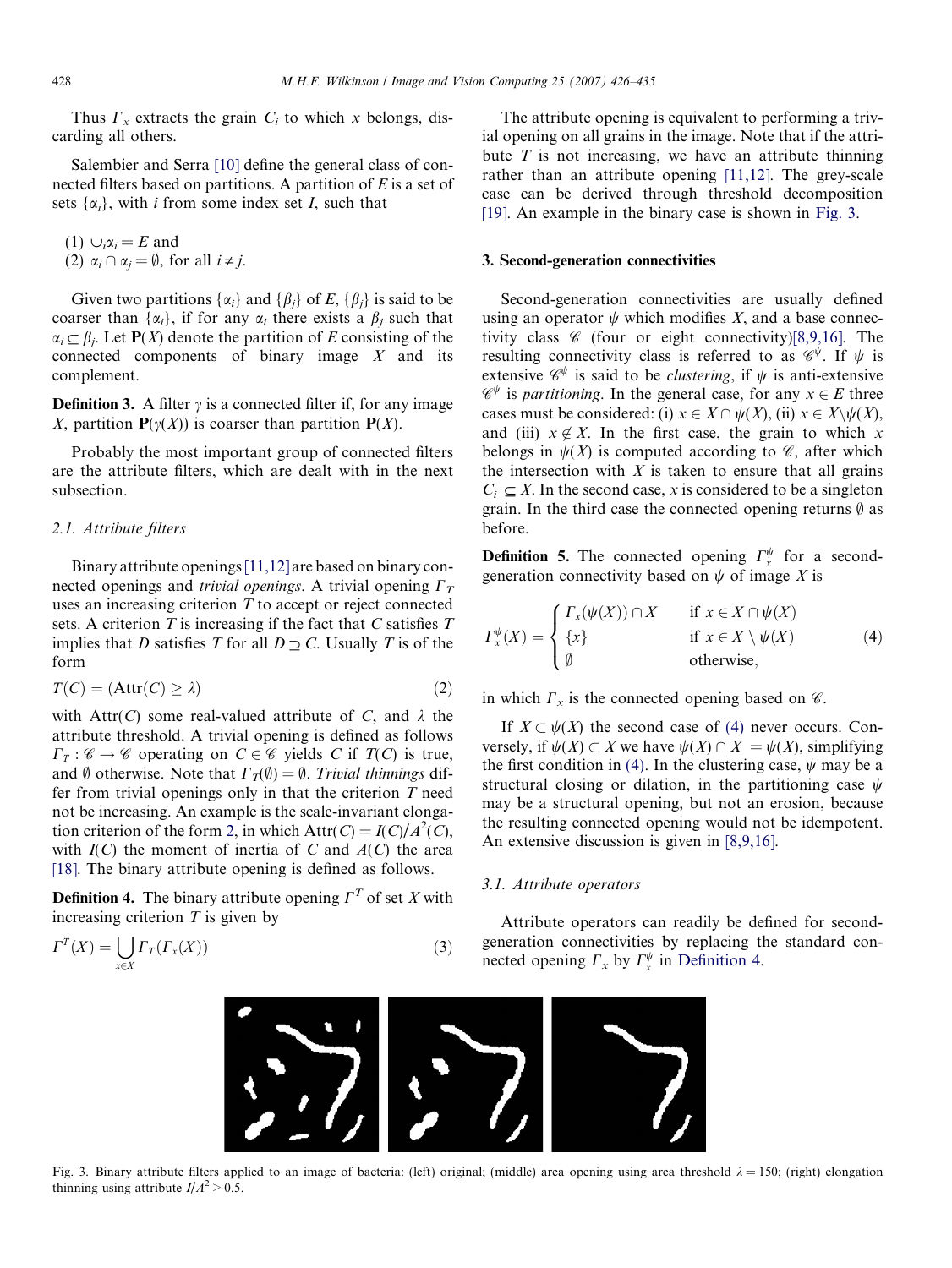

<span id="page-3-0"></span>Fig. 4. Scanning electron micro-graphs of *Escherichia coli* (left to right): original image f; modified image by anti-extensive operator  $\psi(f) = f \circ B_2$  with  $B_2$  a disc with radius 2; second-generation connected area opening  $\gamma^T_{\psi}(f)$  with  $T = A(C) \ge \lambda$ ; ( $\lambda = 100$ ). This is identical to a regular area opening  $\gamma^T(\psi(f))$  with the same T. Image size  $242 \times 158$  pixels.

**Definition 6.** The binary attribute opening  $\Gamma_{\psi}^{T}$  of set X with increasing criterion T, and connectivity class  $\mathscr{C}^{\psi}$  is given by

$$
\Gamma_{\psi}^{T}(X) = \bigcup_{x \in X} \Gamma_{T}(T_{x}^{\psi}(X))
$$
\n(5)

Though useful filters can be constructed in clustering case, and partition of grains in soil samples for computation of area pattern spectra has been used [\[15,20\],](#page-9-0) a problem emerges in the partitioning case.

**Proposition 1.** For partitioning connectivities based on  $\psi$  the attribute opening  $\Gamma^T_\psi$  with increasing, shift invariant criterion  $T$ is

$$
\Gamma_{\psi}^{T}(X) = \begin{cases} X & \text{if } T(\{x\}) \text{ is true for any } x \in E \\ \Gamma^{T}(\psi(X)) & \text{otherwise} \end{cases}
$$
(6)

with  $\Gamma^T$  the underlying attribute opening from [Definition](#page-2-0) 4.

**Proof.** If  $T({x})$  is true for any x, all  $x \in X \setminus \psi(X)$  are preserved by  $\Gamma_{\psi}^{T}$ , because T is shift invariant so that  $\Gamma_x^{\psi}(X) = \{x\}$  for those pixels. Because T is increasing and shift invariant, we have that  $T({x}) \Rightarrow T(C)$  for any  $C \in \mathscr{C}$ with  $C \neq \emptyset$ . Thus, if  $T({x})$  is true for any x, all  $x \in \psi(X)$ are also preserved, because  $\Gamma_x(\psi(X)) \in \mathscr{C}$  and  $\Gamma_x(\psi(X)) \neq \emptyset$ for those x. In other words if  $T({x})$  is true,

$$
\Gamma_{\psi}^{T}(X) = X,\tag{7}
$$

which proves (6) in the case that  $T({x})$  is true. Conversely, if  $T({x})$  is false for any x, all  $x \in X \setminus \psi(X)$  are rejected due to shift-invariance of T, i.e.,  $\Gamma_T({x}) = \emptyset$  for all  $x \in E$ . Therefore, if  $T({x})$  is false

$$
\Gamma_{\psi}^T(X) = \bigcup_{x \in \psi(X)} \Gamma_T(\Gamma_x^{\psi}(X)). \tag{8}
$$

Because all  $x \in X \backslash \psi(X)$  are rejected,  $\Gamma_x^{\psi}(X)$  can be rewritten as  $\Gamma_x(\psi(X))$ , and we have

$$
\Gamma_{\psi}^T(X) = \bigcup_{x \in \psi(X)} \Gamma_T(\Gamma_x(\psi(X))) = \Gamma^T(\psi(X)). \tag{9}
$$

The right-hand equality derives from [Definition 4](#page-2-0).  $\Box$ 

Proposition 1 means that an attribute opening using a partitioning connectivity is equal to performing the standard attribute opening  $\Gamma^T$  on  $\psi(X)$ , unless the criterion has been set such that  $\Gamma^T$  is the identity operator. The reason for this is the fact that the grains of  $X \backslash \psi(X)$  according to the original connectivity are split up into singletons by  $\Gamma_x^{\psi}$ , and these singletons are the first to be rejected as the attribute threshold is increased, for an increasing attribute such as area. This effect is shown in the grey-scale case in Fig. 4. Part (a) shows an electron micrograph of Escherichia coli cells interconnected by fimbriae. Part (b) shows the result of applying a partitioning connectivity operator (structural opening) on part (a). Part (c) shows the result of the second-generation connected area opening computed using the dual-input Max-tree algorithm [\[21\]](#page-9-0) for second-generation connected attribute filters, which is identical to performing the standard area opening [\[22,23\]](#page-9-0) on part (b) (not shown). Because of this Fig  $4(a)$ shows clear signs of edge deformation introduced by  $\psi(f)$ not characteristic of classical connected filters. Even if criteria that are not increasing are used, all structural information contained in the connected components of  $X \backslash \psi(X)$  is lost, so shape information cannot be captured meaningfully by any attribute. In Section [5](#page-4-0) a comparison with the attribute-space alternative is given and illustrated in [Figs. 2 and 9](#page-1-0).

# 4. Hyperconnectivities

Hyperconnectivities have been proposed by Serra [\[9\]](#page-9-0) as a means of dealing with overlap. The idea is to relax the third constraint in [Definition 1.](#page-1-0) Instead of requiring that any union of connected sets which have a non-empty intersection is connected, we use some other *overlap criterion*  $\perp$  which defines when he union of hyperconnected sets is connected [\[17\].](#page-9-0)

**Definition 7.** An overlap criterion in  $\mathcal{P}(E)$  is a mapping  $\perp : \mathcal{P}(\mathcal{P}(E)) \rightarrow \{\text{false}, \text{ true}\}\$  such that  $\perp$  is decreasing, i.e., for any  $\mathscr{A}, \mathscr{B} \subseteq \mathscr{P}(E)$ 

$$
\mathscr{A} \subseteq \mathscr{B} \Rightarrow \perp (\mathscr{B}) \Rightarrow \perp (\mathscr{A}). \tag{10}
$$

Any  $\mathscr{A} \subseteq \mathscr{P}(E)$  for which  $\perp (\mathscr{A})$  is true is said to be *overlapping*, otherwise  $\mathcal A$  is non-overlapping.

**Definition 8.** A hyperconnectivity class  $\mathcal{H} \subseteq \mathcal{P}(E)$  is a set of sets with the following three properties:

 $(1)$   $\emptyset \in \mathscr{H}$  $(2) \{x\} \in \mathcal{H}$ (3) for each family  $\{C_i\} \subset \mathcal{H}$ ,  $\bot(\{C_i\})$  implies  $\cup C_i \in \mathcal{H}$ .

As before, both the empty set and singleton sets are hyperconnected, but now any union of hyperconnected sets which are overlapping in the sense of  $\perp$  is hyperconnected. In [\[17\]](#page-9-0) several examples are given to use this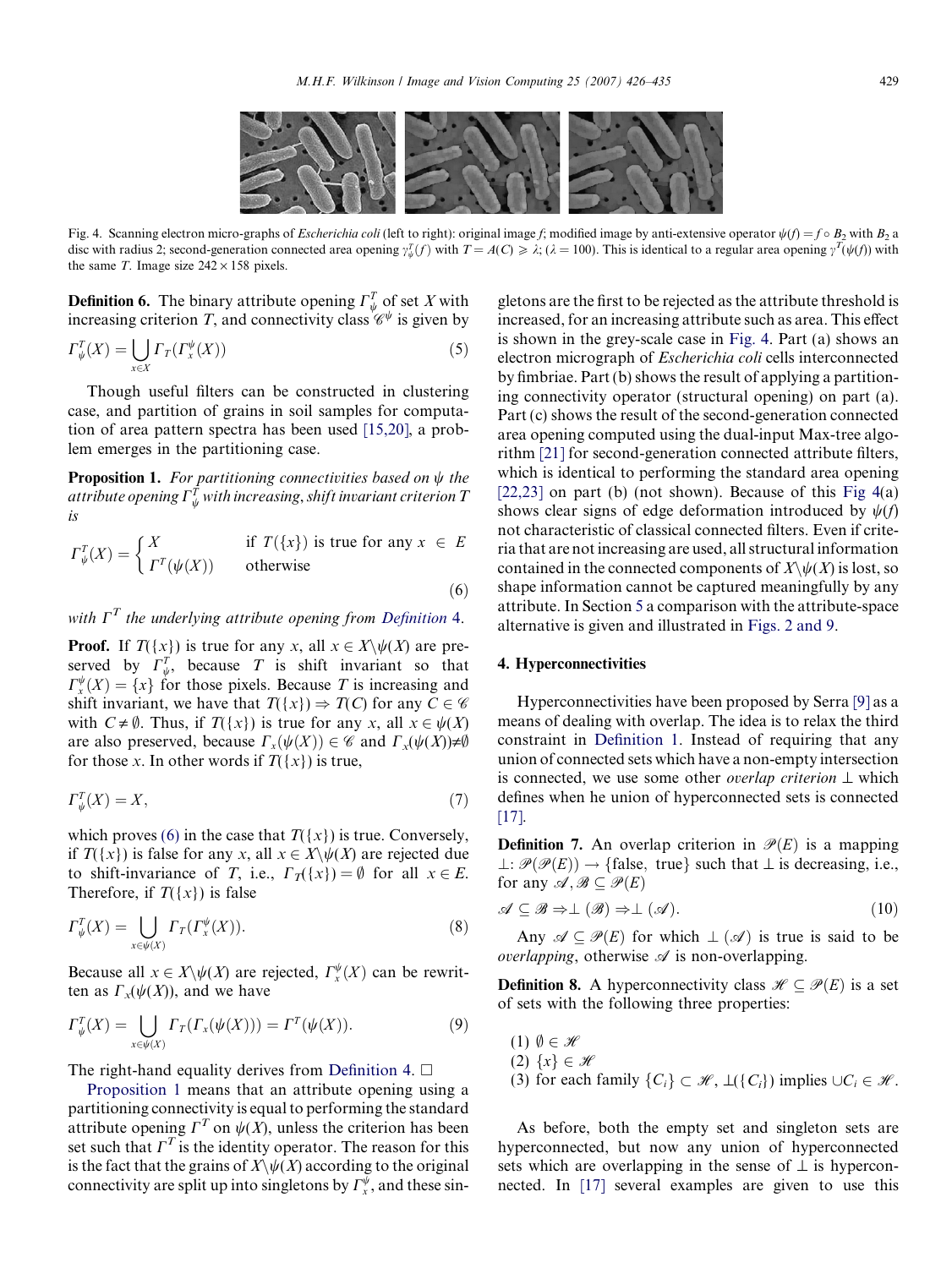<span id="page-4-0"></span>framework for dealing with overlap. However, hyperconnectivities are not shown to be able to deal with the overpartitioning problem of [Proposition 1](#page-3-0).

## 5. Attribute spaces and attribute-space filters

As was seen above, connectivities based on partitioning operators yield rather poor results in the attribute filter case. To avoid this, I propose to transform the binary image  $X \subset E$ into a higher dimensional *attribute space*  $E \times A$  in which A is some space encoding the local properties or attributes of pixels in any image. Scale spaces are an examples of attribute spaces, but other attribute spaces will be explored here. To embed the image in  $E \times A$  we use an operator  $\Omega : \mathcal{P}(E) \rightarrow$  $\mathcal{P}(E \times A)$ , which means  $\Omega(X)$  is a binary image in  $E \times A$ . Typically  $A \subseteq \mathbb{R}$  or  $\mathbb{Z}$ , although the theory presented here extends to cases such as  $A \subseteq \mathbb{R}^n$ . The inverse operator  $\Omega^{-1} : \mathcal{P}(E \times A) \to \mathcal{P}(E)$ , projects  $\Omega(X)$  back onto X, i.e.,  $\Omega^{-1}(\Omega(X)) = X$  for all  $X \in \mathcal{P}(E)$ . Furthermore,  $\Omega^{-1}$  must be increasing:  $Y_1 \subseteq Y_2 \Rightarrow \Omega^{-1}(Y_1) \subseteq \Omega^{-1}(Y_2)$  for all  $Y_1, Y_2 \in \mathcal{P}(E \times A)$ . Summarizing we have:

**Definition 9.** An attribute-space transform pair  $(\Omega, \Omega^{-1})$ from  $E \leftrightarrow E \times A$ , is a pair of operators such that:

- (1)  $\Omega$ :  $\mathcal{P}(E) \rightarrow \mathcal{P}(E \times A)$  is a mapping such that for any  $X \in \mathcal{P}(E)$ , each point  $x \in X$  has *at least* one corresponding point  $(x,a) \in \Omega(X)$ , with  $a \in A$ ,
- (2)  $\Omega(\emptyset) = \emptyset$ ,
- (3)  $\Omega({x}) \in \mathscr{C}_{E \times A}$  for all  $x \in E$ ,
- (4)  $\Omega^{-1}$  :  $\mathcal{P}(E \times A) \rightarrow \mathcal{P}(E)$  is a mapping such that for any  $Y \in \mathcal{P}(E \times A)$ , every  $(x, a) \in Y$  is projected to  $x \in \Omega^{-1}(Y),$
- (5)  $\Omega^{-1}(\Omega(X)) = X$  for all  $X \in \mathcal{P}(E)$ ,
- (6)  $\Omega^{-1}$  is increasing.

Note that  $\mathcal{C}_{E\times A}$  is the connectivity class used in  $E\times A$ . Furthermore, even though  $\Omega^{-1}(\Omega(X)) = X$  for all  $X \in \mathcal{P}(E)$ ,  $\Omega(\Omega^{-1}(Y)) = Y$  will not in general hold for all

 $Y \in \mathcal{P}(E \times A)$ . It is trivial to construct a connected set  $Y \subseteq E \times A$  such that its projection  $\Omega^{-1}(Y)$  onto E is equal Fig. 5(d). However, mapping this back into  $E \times A$  using  $\Omega$  used in Fig. 5 yields a disconnected set in  $E \times A$ , as shown in Fig. 5(f). Therefore,  $\Omega(\Omega^{-1}(Y)) \neq Y$  in this case.

Using the above we can define the notion of attributespace connectivity class.

Definition 10. An attribute-space connectivity class  $\mathscr{A} \subseteq \mathscr{P}(E)$  on universal set E generated by an attributespace transform pair  $(\Omega, \Omega^{-1})$  and connectivity class  $\mathscr{C}E \times A$  on  $E \times A$ , is defined as

$$
\mathcal{A} = \{ C \in \mathcal{P}(E) | \Omega(C) \in \mathcal{C}_{E \times A} \}
$$
\n(11)

Note that properties 2 and 3 in Definition 9 mean that singletons and the empty set are members of  $\mathcal{A}$ , as in the case of (hyper)connectivities. Attribute-space connected filters can now be defined as follows.

Definition 11. An attribute-space connected filter  $\Psi^A : \mathcal{P}(E) \rightarrow \mathcal{P}(E)$  is defined as

$$
\Psi^A(X) = \Omega^{-1}(\Psi(\Omega(X)))\tag{12}
$$

with  $X \in \mathcal{P}(E)$  and  $\Psi : \mathcal{P}(E \times A) \to \mathcal{P}(E \times A)$  a connected filter, and  $(\Omega, \Omega^{-1})$  an attribute-space transform pair.

Thus attribute-space connected filters work by first mapping the image to a higher dimensional space, applying a connected filter and projecting the result back. Note that the connected filter  $\Psi$  may use second-generation connectivity rather the underlying connectivity in  $E \times A$  (e.g., 26-connectivity in 3D). Note that if  $\Psi$  is anti-extensive (or extensive), so is  $\Psi^A$  due to the increasingness of  $\Omega^{-1}$ . However, if  $\Psi$  is increasing, this property does not necessarily hold for  $\Psi^A$ , as will be shown in Section [5.1](#page-5-0) and fol-lowing and [Fig. 7](#page-6-0). Similarly, idempotence of  $\Psi$  does not imply idempotence of  $\Psi^A$ . However, if

$$
\Psi(\Omega(X)) = \Omega(\Psi^A(X)) = \Omega(\Omega^{-1}(\Psi(\Omega(X))))\tag{13}
$$

for all  $X \in \mathcal{P}(E)$ , idempotence of  $\Psi$  does imply idempotence of  $\Psi^A$ , because  $\Omega$  maps  $\Psi^A(X)$  exactly back onto



Fig. 5. Attribute-space partitioning of two binary sets: (a) and (d) binary images X and Y each containing a single (classical) connected component; (b) and (e) their respective opening transforms; (c) and (f) partitioning of X and Y using edge strength threshold  $r = 1$ . X is considered as one component due to the slow change in attribute value, whereas the abrupt change in width causes a split in Y.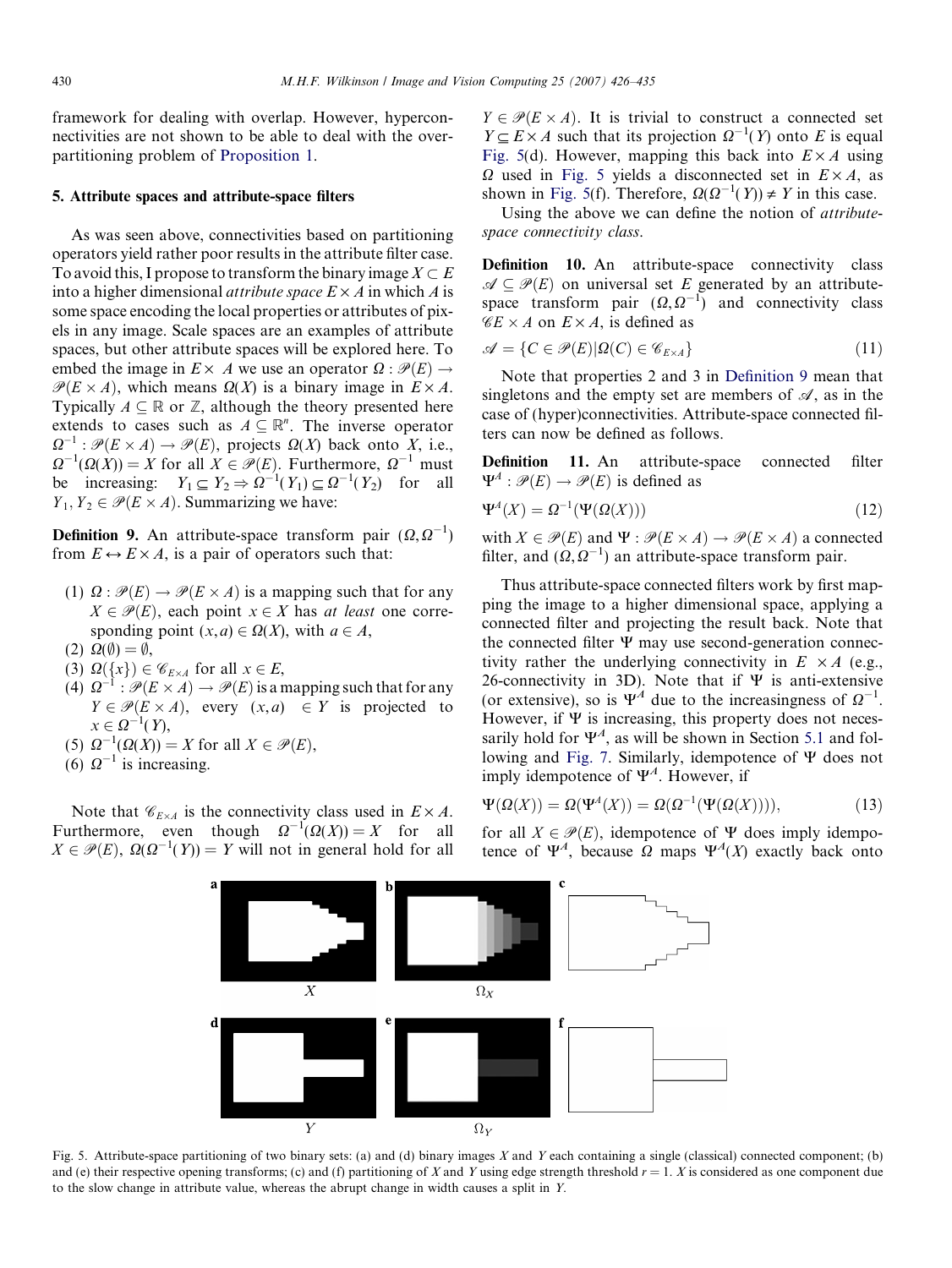<span id="page-5-0"></span> $\Psi(\Omega(X))$ . Eq. [\(13\)](#page-4-0) obviously holds when  $\Omega(\Omega^{-1}(Y)) = Y$  for all  $Y \in \mathcal{P}(E \times A)$ , but [\(13\)](#page-4-0) is slightly more general.

# 5.1. Width-based attribute spaces

In the following  $E = \mathbb{Z}^2$ . As an example of mapping of a binary image  $X \in \mathcal{P}(E)$  to binary image  $Y \in \mathcal{P}(E \times A)$  we can use local width as an attribute to be assigned to each pixel  $x \in X$ . In this case  $A = \mathbb{Z}^+$ . We can implement this mapping using an opening transform defined by granulometry  $\{\beta_r\}$ , in which each operator  $\beta_r : E \to E$  is an opening with a structuring elements  $B_r$ . An opening transform is defined as

**Definition 12.** The opening transform  $\Omega_X$  of a binary image X for a granulometry  $\{\beta_r\}$  is

$$
\Omega_X(x) = \max\{r \in A | x \in \beta_r(X)\}\tag{14}
$$

In the case that  $\beta_r(X) = X \circ B_r$  with  $\circ$  denoting structural openings and  $B_r$  ball-shaped structuring elements of radius  $r$ , an opening transform assigns the radius of the largest ball such that  $x \in X \circ B_r$ . An example is shown in [Fig. 5.](#page-4-0) We can now devise a width-based attribute space by the mapping  $\Omega_w : \mathcal{P}(E) \to \mathcal{P}(E \times \mathbb{Z})$  as

$$
\Omega_w(X) = \{(x, \Omega_X(x)) | x \in X\}
$$
\n
$$
(15)
$$

The inverse is simply

$$
\Omega_{w}^{-1}(Y) = \{ x \in E | (x, y) \in Y \}
$$
\n(16)

with  $Y \in \mathscr{P}(E \times \mathbb{Z})$ .

Let  $\{C_i\} \subset E \times A$  be the set of connected components of  $\Omega_w(X)$  with *i* from some index set. Because a single attribute value is assigned to each pixel by  $\Omega_X$ , it is obvious that the projections onto E of these sets  $C_i^w = \Omega^{-1} w(C_i)$  are disjoint as well. Thus they form a partition of the image plane in much the same way as classical connected components would do, as can be seen in [Fig. 5](#page-4-0). In this example we can work in a 2D grey-scale image, rather than a 3D binary image, for convenience. Connectivity in the attribute space is now partly encoded in the grey-level differences of adjacent flat zones in these images. In the simplest case, corresponding to 26-connectivity in the 3D binary image, a greylevel difference of 1 means adjacent flat-zones are connected in attribute space. More generally, we can use some threshold r on the grey-level difference between adjacent flat zones. This corresponds to a second-generation connectivity  $\mathscr{C}^{\psi_r}$  with  $\psi_r$  a dilation in  $\mathbb{Z}^3$ , with structuring element  $\{(0, 0, -r), (0, 0, -r + 1), \ldots, (0, 0, r)\}.$  The effect of this can be seen in [Fig. 5](#page-4-0)(f), in which abrupt changes in width lead to splitting of a connected component into two parts. Fig. 6 demonstrates that this splitting is different from any caused by a partitioning connectivity. [Fig. 7](#page-6-0) shows that an attribute-space area operator  $\Psi^A$  based on an area opening  $\Psi$ in  $E \times A$  is not increasing. This effect occurs due to the fact that overlap of  $X_1$  and  $X_2$  in E does not imply overlap of  $\Omega_w(X_1)$  and  $\Omega_w(X_2)$  in  $E \times A$ .

A slightly different partitioning is obtained if we change  $(15)$  to

$$
\Omega_{\log w}(X) = \{(x, 1 + \log(\Omega_X(x))) | x \in X \}
$$
\n(17)

with  $\Omega_{\log w}^{-1} = \Omega_w^{-1}$ . Note that one is added to the logarithm of the width to separate bridges of unity width from the background. Though very similar in behaviour to the attribute-space connectivity using  $\Omega_w$ , attribute-space connectivity based on  $\mathscr{C}^{\psi_r}$  is now scale-invariant, as is shown in [Fig. 8](#page-6-0). None of the second-generation connectivities in  $E$ proposed in [\[8,9,16\]](#page-9-0) can achieve this, because they are all based on increasing operators based on fixed structuring elements, which are not scale-invariant.

Any nonlinear transformation on the attribute can be used to obtain different results, depending on the application. A simple method is to threshold the opening transform  $\Omega_X$  assigning foreground pixels to different classes, denoted by  $\Omega'_X$ , allowing connectivity only within a class. A simple two-class classification is shown in [Fig. 9](#page-6-0), in which a second-generation connected attribute filter is compared to the corresponding two-class pixel classification method. Only the attribute-space method distinguishes the normal vessels from the aneurysm properly. Note that this does not represent an optimal, real-world application



Fig. 6. Attribute-space connectivity is not connectivity: (a) binary image X is the union of two overlapping sets  $X_1$ ; (b) and  $X_2$ ; (c) each of which are considered connected in attribute space; however, X is partitioned into two sets; (d) by the same attribute-space connectivity; (e) any partitioning connectivity which separates the square from the elongated part of  $X$  splits the elongated part into 14 singletons.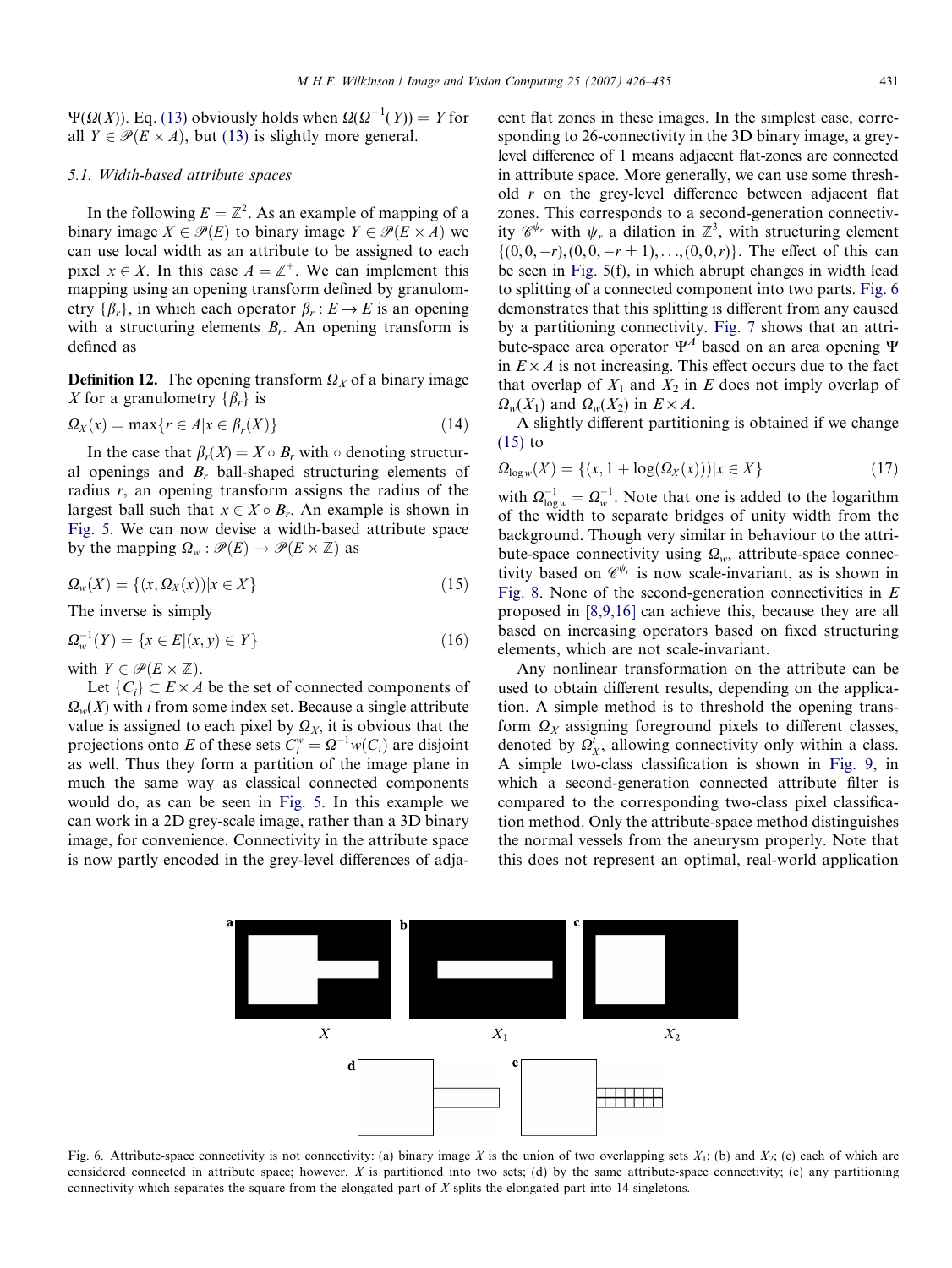<span id="page-6-0"></span>

Fig. 7.  $\Psi^A$  is not necessarily increasing for increasing  $\Psi$ : (a) and (d) binary images X and Y, with  $X \subseteq Y$ ; (b) and (e) partitions of X and Y in attribute space projection of  $\Omega_w$ ; (c) and (f)  $\Psi^A(X)$  and  $\Psi^A(Y)$ , using for  $\Psi$  an area opening with area threshold 10. Clearly  $\Psi^A(X) \nsubseteq \Psi^A(Y)$ , even though  $\Psi$  is increasing.



Fig. 8. Scale invariant partitioning using 26-connectivity in 3D: (a) binary image in which the large and the bottom small connected component have identical shapes; (b) partitioning using  $\Omega_w$ ; (c) scale-invariant partitioning using  $\Omega_{\text{log}w}$ , which splits the top small connected component, but regards the other two as single entities.



Fig. 9. Elongation filtering and aneurysm detection: (a) ray-cast of a CT angiogram containing an aneurysm; (b) maximum-intensity projection (MIP) of grey-scale representation of width–space transformation  $\Omega_w(X)$ ; (c) same as (b) but for  $\Omega'_X$  using  $t = 6$ ; (d) result of elongation filtering rejecting features with elongation measure  $I/V^{5/3} > 0.5$ ; (e) Second-generation connected filter result  $\Gamma_V^T$ , using same criterium and connectivity based on opening by a  $B_6$ , because all voxels in vessels are considered singletons, they are all considered to be compact.

of attribute-space connected attribute filtering, rather, it serves to show what the difference is between the way second-generation connectivity merges the use of anti-extensive, structuring-element-based filters with attribute

filtering and the way this is done by attribute-space connectivity. In essence the ''hard work'' of splitting the normal vessels from the aneurysm by the structural opening used, after which the attribute-space connected filter extracts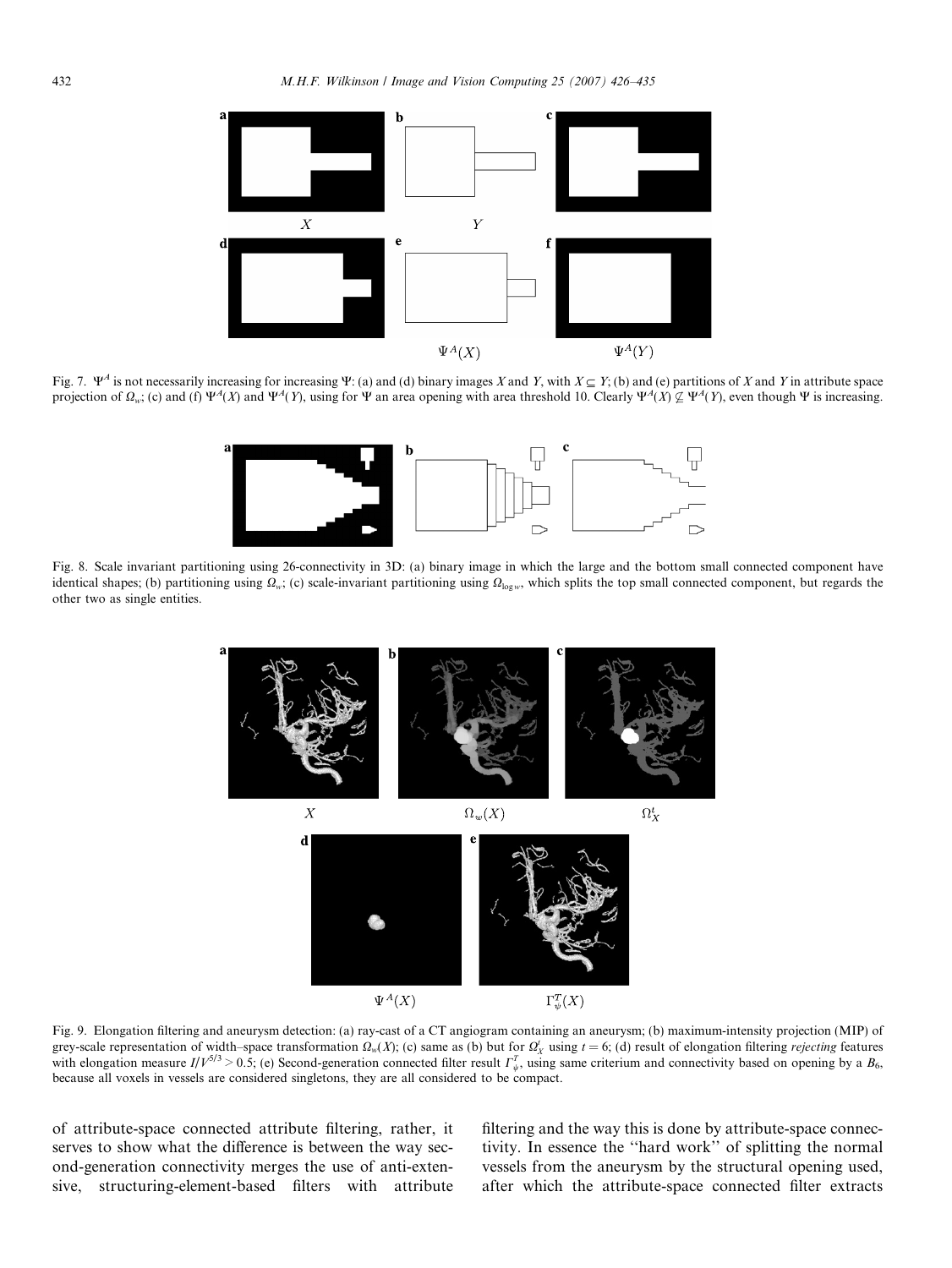<span id="page-7-0"></span>image features based on the attributes of the ''perceptual groups'' it obtains.

# 5.2. Orientation-based attribute spaces

Width is not the only attribute which can be used to subdivide a connected component. In this section orientation is used to create attribute spaces which can deal with overlap as in [Fig. 1](#page-1-0). Orientation can be measured in a variety of ways [\[24–26\],](#page-9-0) any of which might be applicable in this framework. Formally, let  $A = [0, \pi)$  and  $E \times A$  be our attribute space, with toroidal topology in the A dimension (i.e., orientation  $\alpha = 0$  is equivalent to  $\alpha = \pi$ ). The operator  $\Omega_{\alpha}: \mathcal{P}(E) \to \mathcal{P}(E \times A)$  assigns one or more orientation values  $\alpha_i \in A$  to every pixel in X. In this case the following method is used:

- (1) Compute a series of opening transforms  $\Omega_X^{\alpha}$  using linear structuring elements with orientation  $\alpha$ .
- (2) This yields a grey-level function  $f(x, \alpha)$  over the domain  $E \times A$ .
- (3) For each pixel in  $X$ , find the minimum value  $f_{\text{min}}(x) = \min_{\alpha \in \mathcal{A}} f(x, \alpha).$
- (4) For each pixel in  $X$ , find the maximum value  $f_{\text{max}}(x) = \max_{\alpha \in A} f(x, \alpha).$
- (5) Compute  $\Omega_{\alpha}(X)$  as

$$
\Omega_{\alpha}(X) = \{x \in X, \alpha \in A | f(x, \alpha) > \lambda f_{\min}(x) \lor f(x, \alpha) = f_{\max}(x)\}\
$$
\n(18)

with  $\lambda > 1$  a tunable parameter to select how strict we will be in orientation selectivity.

Two comments must be made: (i) including all points in  $X \times A$  for which  $f(x, \alpha) = f_{\text{max}}(x)$  ensures all points in X are assigned at least one  $\alpha$ -value and (ii) circular objects will show up at any orientation. This orientation space will therefore not separate compact objects with elongated structures attached to them. An example is shown in Fig. 10.

In this case the components of the attribute-space embedding of an image form a cover of the image domain rather than a *partition*, as is required for connected filters in [Definition 3](#page-2-0) [\[10\].](#page-9-0) A cover  $\{\beta_i\} \subset \mathcal{P}(E)$  is a collection of sets such that

$$
\bigcup_{j} \beta_j = E. \tag{19}
$$

The sets  $\beta_i$  and  $\beta_j$  need not be disjoint if  $i \neq j$ . Therefore, for any pixel x there exists at least one j such that  $x \in \beta_i$ . Restricting ourselves to the connected foreground components, each component  $C_j \ll \Omega_\alpha(X)$  in attribute space  $E \times A$  will result in one element of cover  $\{\beta_i\}$  by back projection through  $\Omega_{\alpha}^{-1}$ , such that

$$
\beta_j = \Omega_\alpha^{-1}(C_j). \tag{20}
$$

A pixel x is only removed by attribute operator  $\Psi^A$  if all sets  $\beta_i$  such that  $x \in \beta_i$  are removed. An example of filtering based on such an attribute space is given in [Fig. 11](#page-8-0).

This figure also illustrates the that we can define attribute-space granulometries attribute-space shape or size granulometries and spectra in analogy to connected shape or size granulometries [\[11,18\].](#page-9-0) A granulometry is defined as a family  $\{\alpha_r\}$  of filters with r from some totally ordered set with the following properties:

(1) 
$$
\alpha_r(X) \subseteq X
$$
  
(2)  $X \subseteq Y \Rightarrow \alpha_r(X) \subseteq \alpha_r(Y)$   
(3)  $\alpha_s(\alpha_r(X)) = \alpha_{\max(r,s)}(X)$ 

Because the latter condition implies idempotence it is easily seen that all  $\alpha_r$  are openings. Let  $\{\alpha_r\}$  be a granulom-



Fig. 10. Orientation-based attribute spaces, a binary image X, the opening transforms  $f(x, \alpha) = \Omega_x^{\alpha}$  with linear structuring elements at orientations  $\alpha = 0$ ,  $\alpha = \pi/4$ , and  $\alpha = \pi/2$ , and the slices in attribute space  $\Omega_{\alpha}(X)$  for the same values of  $\alpha$ .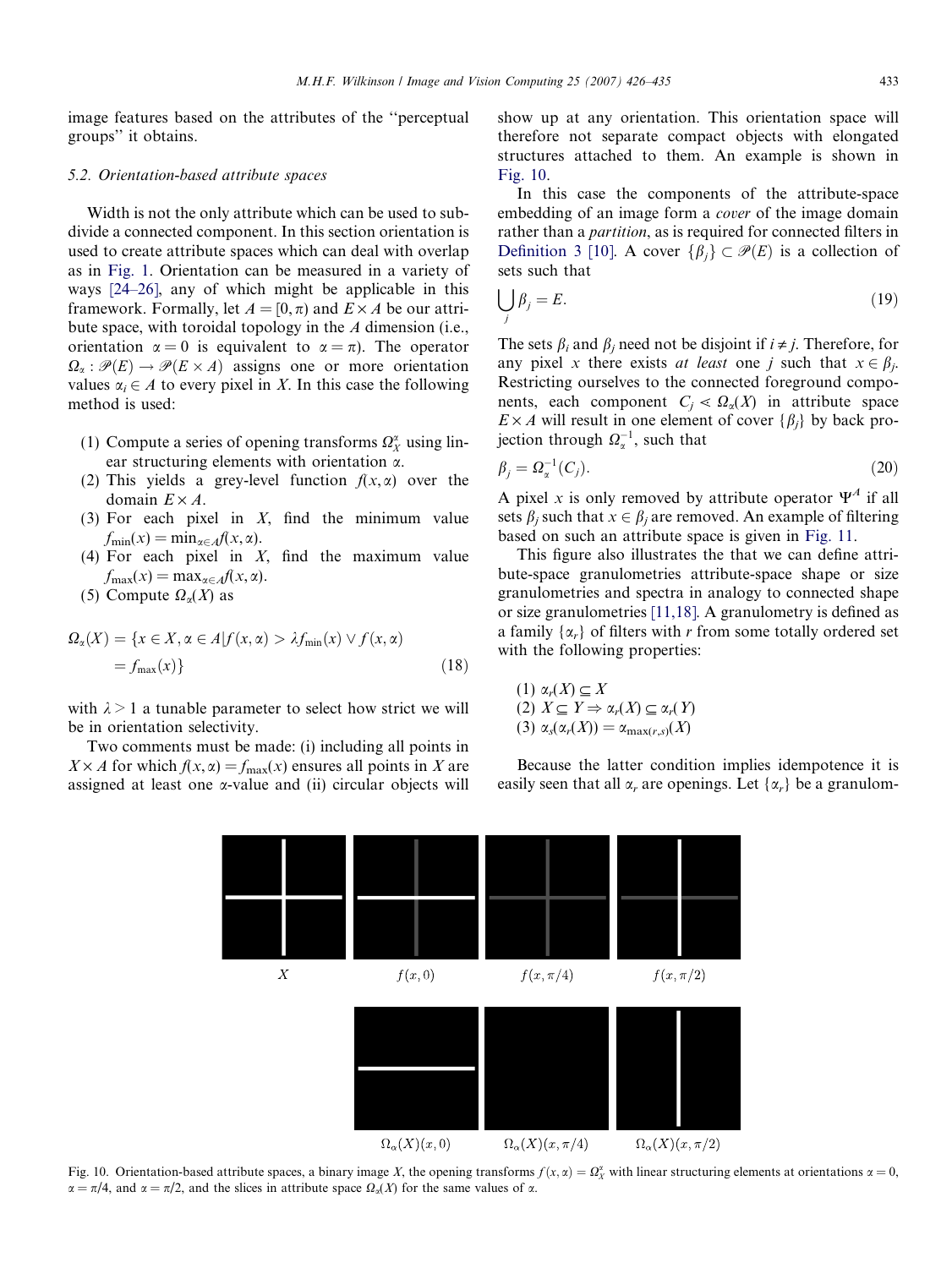<span id="page-8-0"></span>

Fig. 11. Orientation-based attribute-space connected area granulometry: Parts of the original image are systematically removed by using a sequence of attribute-space area filters, using the same attribute space as in [Fig. 10](#page-7-0). Filters  $\Gamma^A_\lambda$  removes all components of  $\Omega_\alpha(X)$  the projected area of which is smaller than  $\lambda$ .

etry, with each  $\alpha_r : \mathcal{P}(E \times A) \to \mathcal{P}(E \times A)$  a connected filter, with r from some ordered set  $\Lambda$ .

Definition 13. An attribute-space connected granulometry is a set of attribute-space connected filters  $\{\alpha_r^A\}$  defined as

$$
\alpha_r^A = \Omega^{-1}(\alpha_r(\Omega(X))),\tag{21}
$$

with  $\{\alpha_r\}$  a granulometry on  $\mathcal{P}(E \times A)$  consisting of connected filters;  $\{\alpha_r^A\}$  has the following properties

$$
\alpha_r^A(X) \subseteq X,\tag{22}
$$

$$
s \leqslant r \Rightarrow \alpha_r^A(X) \subseteq \alpha_s^A(X) \tag{23}
$$

for all  $X \subset E$ .

Note that the stronger nesting property of granulometries, i.e.

$$
\alpha_r^A(\alpha_s^A(X)) = \alpha_{\max(r,s)}^A(X) \tag{24}
$$

only holds if the condition on idempotence in [\(13\)](#page-4-0) is true for all  $\alpha_r$  in the granulometry. However, property (23) does lead to a nesting of the resulting images  $\alpha_r^A(X)$  as a function of r, so pattern spectra  $f_X^A$  based on these filters can be defined as

$$
f_X^A(r) = \begin{cases} \mu(X \setminus \alpha_r^A(X)) & \text{if } r = 1\\ \mu(\alpha_{r-1}(X) \setminus \alpha_r^A(X)) & \text{if } r > 1 \end{cases}
$$
 (25)

with  $\mu$  the Lebesgue measure in E (area in 2D), and  $\Lambda = 1, 2, \ldots, N$ , similar to [\[27\]](#page-9-0). We can safely use the Lebesgue measure in real images, because they are always measurable. Finally, note that connected filters form a special case of attribute-space connected filters, in which  $\Omega = \Omega^{-1} = I$ , with I the identity operator. Fig. 11 shows how features are removed by an attribute-space granulometry based on area. As the area threshold is increased, larger structures are removed.

Note that the fact that this attribute-space connectivity supports overlap does not by itself mean that it is a hyperconnectivity. For this the third property in [Definition 8](#page-3-0) must be satisfied. Before this can be done, we need to investigate whether it is possible to formulate an overlap criterion  $\perp$  in the sense of [Definition 7](#page-3-0). One way is which to do this is to use [Definition 10](#page-4-0), to formulate the following "overlap criterion." Let  $\{C_i\} \subseteq \mathscr{A}_{\alpha}$ , with  $\mathscr{A}_{\alpha}$  the attribute-space connectivity class associated with  $(\Omega_\alpha, \Omega_\alpha^{-1})$ 

and  $\mathcal{C}_{E \times A}$  defining regular 6-connectivity in  $E \times A$ . An overlap criterion  $\perp_{\alpha}$  which generates  $\mathscr{A}_{\alpha}$  is

$$
\perp_{\alpha}(\{C_i\}) = \begin{cases} \text{true} & \text{if } \Omega_{\alpha}(\bigcup_{i} C_i) \in \mathscr{C}_{E \times A} \\ \text{false} & \text{otherwise.} \end{cases}
$$
(26)

However, consider the case of a set  $\{C_i\}$  of *n* approximations of line segments of length 2r centred on the origin in  $\mathbb{Z}^2$ , at discrete angles  $i\pi/n$  for  $i = 0, 1, \ldots, n - 1$ . For n sufficiently large, the union is equal to a disc of radius  $r$ . Therefore

$$
\Omega_{\alpha}(\bigcup_{i} C_{i}) \in \mathscr{C}_{E \times A} \Rightarrow \bot_{\alpha}(\{C_{i}\}) = \text{true.}
$$
\n(27)

However, we have already seen that for  $\{C_0, C_{n/2}\}\$ 

$$
\Omega_{\alpha}(C_0 \cup C_{n/2}) \notin \mathscr{C}_{E \times A} \Rightarrow \perp_{\alpha}(\{C_0, C_{n/2}\}) = \text{false.}
$$
 (28)

Clearly,  $\{C_0, C_{n/2}\} \subseteq \{C_i\}$ , but  $\perp_{\alpha}(\{C_i\}) \neq \perp_{\alpha}(\{C_0, C_{n/2}\}).$ This violates property [\(10\)](#page-3-0) in [Definition 7.](#page-3-0)

There may of course be some other overlap criterion which does yield a hyperconnectivity equivalent to  $\mathscr{A}_{\alpha}$ , but in general hyperconnectivities and attribute-space connectivities appear to be different.

# 6. Discussion

Two features determine the success or failure of attribute filters in image processing tasks: (i) determination of suitable properties (attributes) to determine whether a particular image feature is to be rejected or retained and (ii) the grouping method to determine what constitutes an image feature. Attribute-space morphology focusses on the latter part, and solves the problems with attribute filters using partitioning connectivities as noted in [Proposition 1](#page-3-0). The fragmentation caused by splitting parts of connected components into singletons is absent. This means that attribute-space attribute filters are more than just applying a standard attribute filter to a preprocessed image. The price we pay for this is loss of the increasingness property, and increased computational complexity. In return we may achieve scale invariance, combined with a more intuitive response to, e.g., elongation-based attribute filters, as is seen in [Figs. 2 and 9](#page-1-0). Note that the over-partitioning problem can also be solved within the framework of connectivity, by using second-generation connectivity based on